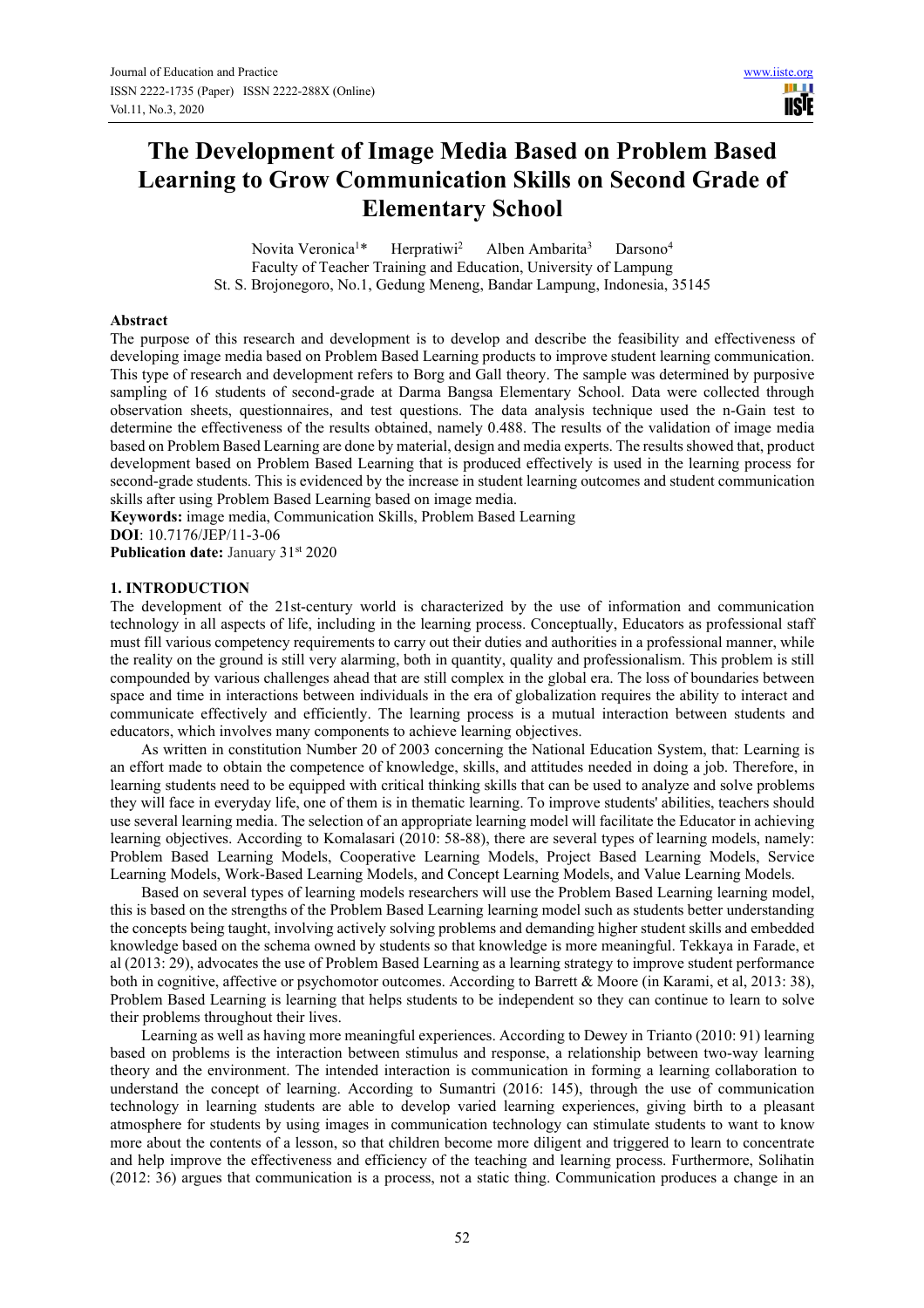effort to achieve results, involves mutual interaction and involves a group.

In learning using the Problem Based Learning technique, students' communication skills are trained through small group discussions about daily activities at home. Based on the results of interviews with elementary school educators in Darma Bangsa School, it turns out that most of the educators in the school only use textbooks during learning activities and do not use any media in learning. Based on these problems, resulting in active and full-time students learning activities take place, the learning process seems monotonous so that learning success is low. Based on observations and interviews with the second-grade educators of Lampung Nation Elementary School that the learning process on thematic material, students have not been able to learn independently and actively because they still depend or need the help of educators in their learning. As a result, students cannot find thematic learning outcomes.

Based on the needs analysis at Bandar Lampung Darma Bangsa Elementary School, it shows that the majority of educators have not used teaching materials in the media. Most of the educators indicated that the average percentage score answered "Yes" and "agreed" when teaching materials were developed in the form of image media based on Problem Based Learning, so as to help students play an active role in learning and be responsible for understanding the concepts of the material presented. So researchers are interested and feel the need to improve learning so that student learning outcomes can be improved.

### **2. RESEARCH METHODS**

The type of research using research and development refers to the theory of Borg & Gall (1983: 772) on Reasearch-Based-Development according to the purpose of research, namely research procedures with the aim of developing and validating educational products developed. Borg and Gall (2003: 569-575) research and development procedures, namely research and information collecting, planning, developing preliminary form of product, preliminary field testing, main product revision, playing field testing, operational product revision, operational field testing, final product revision, and dissemination and implementation. The research and development carried out only reached the seventh step, because of the limitations of researchers, both in terms of time and cost.

The sample was determined by purposive sampling of 16 students of second-grade at Darma Bangsa Elementary School. Data collection tools for the development Image Media Based On Problem Based Learning tools using a questionnaire, namely the validation of curriculum and learning experts covering aspects of material, design, and picture.

Data collection tool for developing Of Image Media Based On Problem Based Learning To Grow Communication Skills using a questionnaire, namely expert validation that includes aspects of material, design, and picture to test the feasibility and attractiveness. Learning outcomes are obtained from the results of the pretest and posttest learning using LKS Of Image Media Based On Problem Based Learning appraisal, using valid and reliable test instruments, and considering the level of difficulty and different power of questions. The multiple choice instrument is given a score of 1 for the correct answer and a score of 0 for the wrong answer. Learning outcomes of skills using observation sheets. The n-gain analysis that will be used in this study is based on the results of the pre-test and post-test. Hake (in Sundayana, 2015: 149) revealed that in order to know the effectiveness of a learning in conceptual understanding, an analysis of the average value of normalized gain was carried out.

#### **3. RESEARCH RESULTS AND DISCUSSION**

The results of the research and development of image media based on Problem Based Learning to foster student communication skills, obtained the following results.

#### **3.1. Research and Information Collection**

Information was collected by observation and interviews with the school principal and second-grade teacher at the Darma Bangsa School. Requirement analysis, which is conducting a needs analysis for the purpose of the product to be developed. This stage aims to aim at the product to be developed. This stage aims to determine the existence of a situation that should exist with real conditions on the actual field. In addition, the writer also identified appropriate Core Competencies and Basic Competencies, describing Core Competencies and Basic Competencies into indicators in the form of work or operational goals. Based on the needs analysis in Darma Bangsa Elementary School Bandar Lampung, the problems obtained in broad outline indicate that the educator has not used instructional media in learning.

# **3.2 Planning (Planning)**

Planning is done by analyzing the results of information gathering. The product to be developed is in the form of a learning device consisting of a syllabus, Learning Implementation Plan, image media, and assessment instruments. Furthermore, the authors systematically compile the basic competencies, indicators, and learning objectives developed in this study on the specified themes and sub-themes.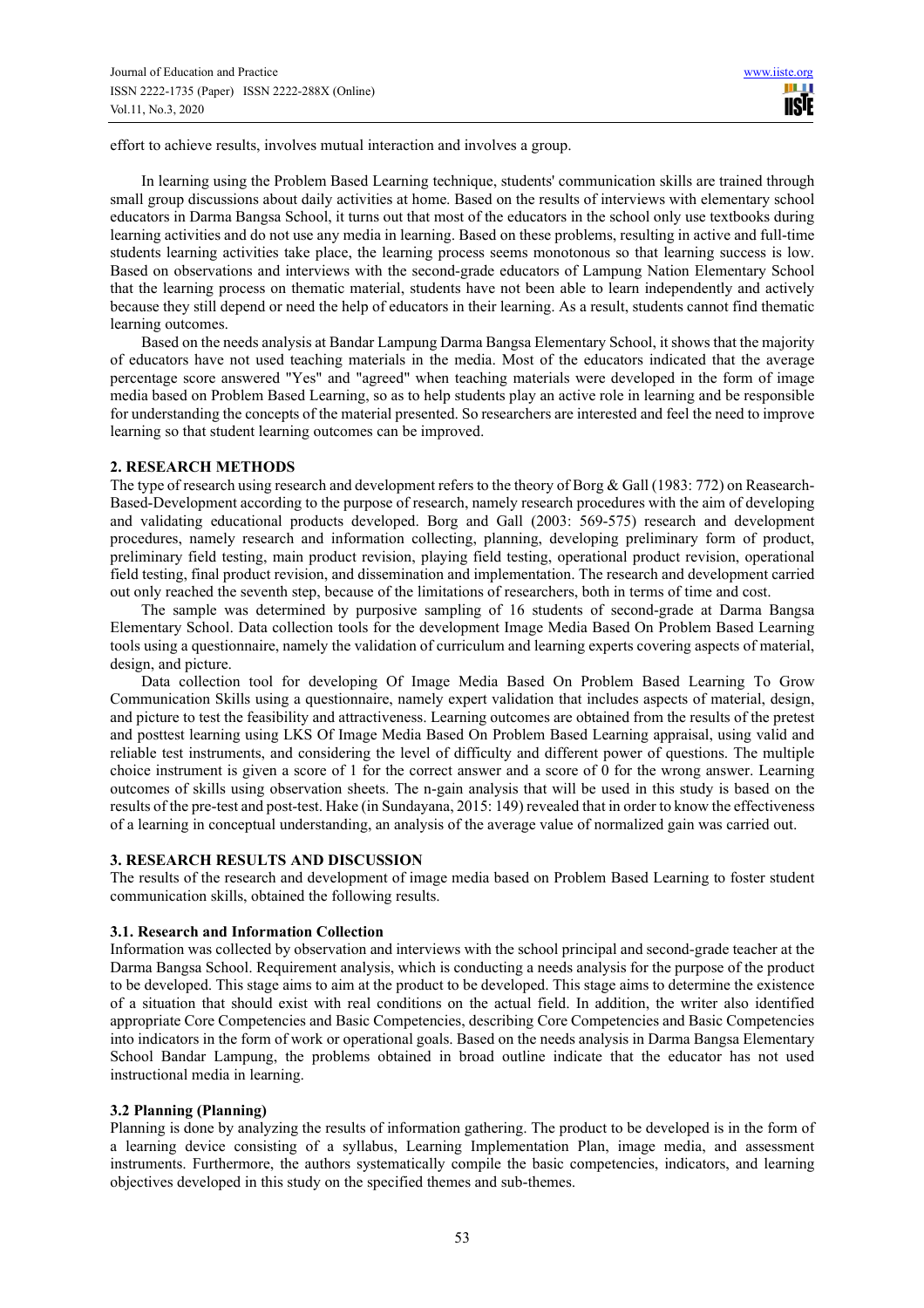## **3.3 Initial Product Format Development**

The steps in the development of Pimage media based on Problem Based Learning products are as follows. **a. The preparation of image media products based on Problem Based Learning** 

The teaching material product that was developed was the image media for learning in the second-grade of Darma Bangsa Elementary School). Here is a prototype that was compiled. Syllabus, Learning Implementation Plan, and products (Cover, Preface, Table of Contents, Basic Competency Mapping, Instructions for Use, Material and Activity Description, Evaluation, Bibliography) and Test Instruments.

#### **b. Product Validation and Product Revision**

Product validation is carried out by curriculum experts to assess the validity of teaching materials. Next is the learning expert, namely material expert and media expert, to assess whether Problem Based Learning based on image media will be valid and effective to improve communication skills and student learning outcomes. The first is the expert material assessment, this assessment includes the assessment of learning tools in the form of syllabus and Learning Implementation Plan conducted by Lecturers at the University of Lampung. Based on the material expert test, several things need to be improved, namely (1) learning steps must refer to Problem Based Learning, (2) time allocation must be adjusted to the division of class hours, and (3) writing on the syllabus matrix, indicators must parallel to basic competencies. Secondly, expert learning assessments conducted on image media based on Problem Based Learningproducts consisting of design experts and media experts. The two experts are Lecturers at the University of Lampung. Based on the learning expert test, in general, several things need to be improved, namely (1) the cover is designed to be more attractive, (2) core competency needs to be added, and (3) the rice plant flow scheme in the material description needs to be clarified.

#### **3.4 Preliminary Field Testing**

For the limited test conducted in the second-grade lovely Darma Bangsa Elementary School Bandar Lampung, namely the trial of getting the results of the first 80% students answered "Yes", the second 85% students answered "Yes" and the third Student answered 95% answered "Yes" on average the overall score was 86.66% using a scale based on (Guttman, L.: 1944). This shows that the image media that have been developed are interesting, easy and useful to use. Then for the small group trials that are still carried out in lovely second-grade namely the results of the test of attractiveness, convenience and usefulness obtained 3.14% results for aspects of attractiveness with very interesting statements, 3.25% for convenience with easy statements, and 3.25% with a statement of very useful for aspects of usefulness. The results of the analysis showed that in general the attractiveness of image media with very interesting criteria, ease of learning using image media showed easy results and the use of image media in learning got very beneficial results, so it was feasible to be used as Thematic learning material in second-grade.

The next test is the effectiveness test of the use of individual image media, the effectiveness of using image media based on Problem Based Learningmodel can be operated from the pre-test and post-test values calculated by the N-Gain formula. Based on the results of the above hypothesis test, the N-Gain value is 0.4193 and students who reach the Minimum Mastery Criteria value is 80% then the image media based on Problem Based Learningmodel is quite effective and feasible to be used in the next test as a guide to thematic learning as a group.

#### **3.5 Main Product Revision**

Small group trial data shows that the image media based on Problem Based Learning models in thematic learning is very interesting, easy, and useful. In the learning activities too, students are so enthusiastic in following it, so that at the end of learning students understand the dynamics of the learning process. Based on the results of the questionnaire, the students considered that learning media were good, as a whole there was no need to revise the image media based on Problem Based Learningmodel, on Thematic learning because there were no suggestions for improvement in image media.

#### **3.6 Main Field Testing**

A trial of expanded field use is carried out using products in the field to see the advantages and disadvantages of image media that have been widely developed. This field use trial was conducted in second-grade Friendly as many as sixteen students, to find out the attractiveness, ease, and usefulness and to find out the effectiveness of the image media that was created. The results of the field trials were extended to the results of the test of attractiveness, convenience, and usefulness as follows;

| Tuble 1 Tests of attractiveless, convenience, and actividibles |                              |                      |                              |  |  |  |
|----------------------------------------------------------------|------------------------------|----------------------|------------------------------|--|--|--|
| N <sub>O</sub>                                                 | <b>Test Type</b>             | <b>Average Score</b> | <b>Qualitative Statement</b> |  |  |  |
|                                                                | Attractivenes of image media | 3.38                 | Very interesting             |  |  |  |
|                                                                | Easyness of image media      | 3.40                 | Very easy                    |  |  |  |
|                                                                | Expediency of image media    | 3.26                 | Very useful                  |  |  |  |

|  | Table 1 Tests of attractiveness, convenience, and deficiencies |  |
|--|----------------------------------------------------------------|--|
|  |                                                                |  |

Based on the results of the attractiveness of the image media questionnaire, a score of 3.38 was obtained with the category "Very Attractive" which was assessed from the aspect of the appearance and content of the image. In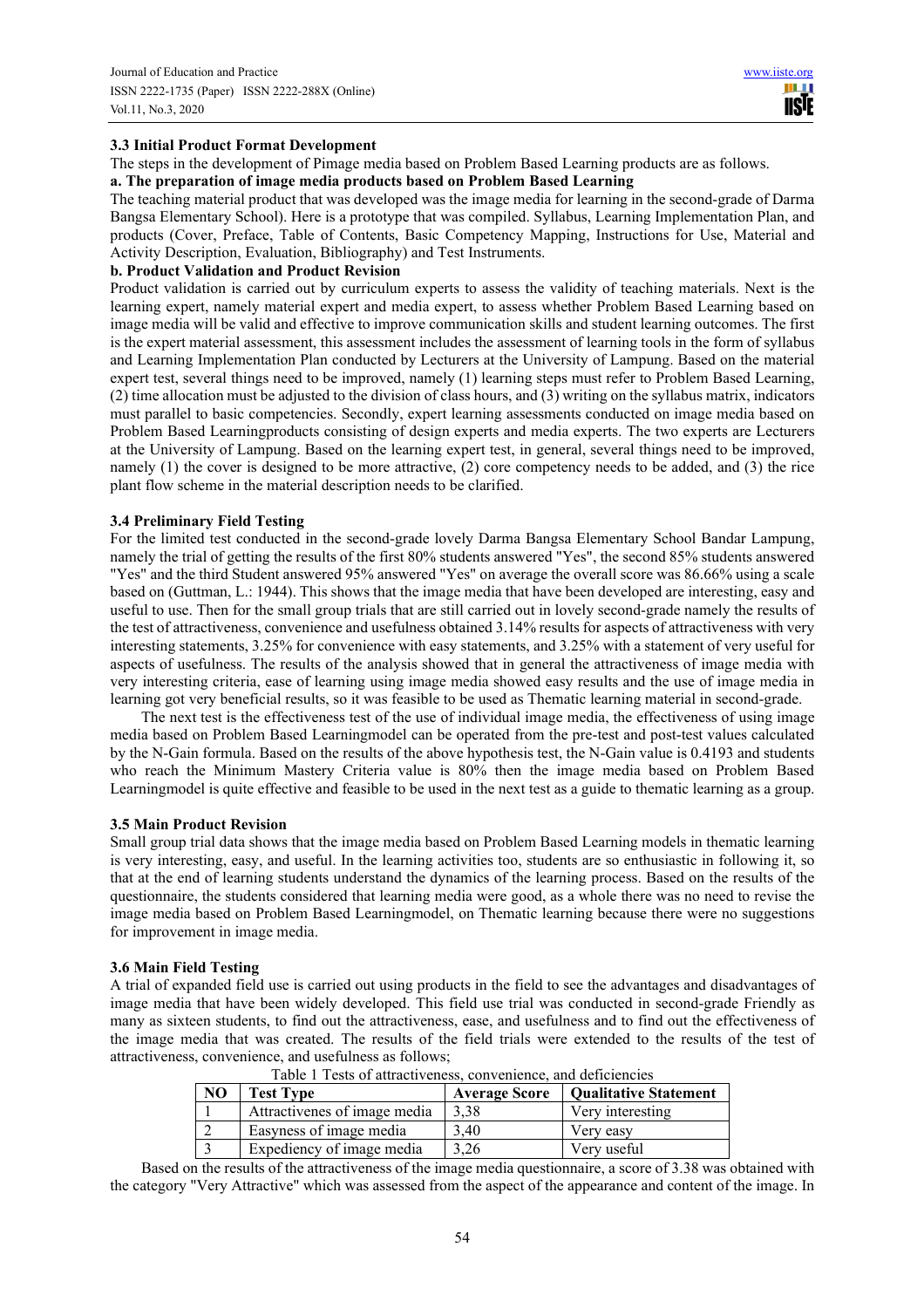the aspect of displaying the use of colors, image shapes, and visualization of images is appropriate and very interesting to learn. The colors used in image media use bright and varied colors so that learning to use image media is not easily bored. Based on the results of the convenience questionnaire obtained a score of "3.40" with the category "Very Easy", which was assessed from this aspect is the clarity of the image media, the flow of presentation of the image media as well as the clarity of material exposure on the image media.

The contents of the contents in the image media are very detailed to clarify the material being studied. The plot of image media agreement is also very detailed so that it is easily understood by students, furthermore, the clarity of material exposure in the media using images is also more interesting for students to learn in secondgrade so that the problems contained in learning can be solved by students. Furthermore, the results of the usefulness questionnaire, obtained results 3.26 with the category of "Very Benefits" assessed from the aspect of function, which helps increase student interest in understanding learning material because the subject matter taught is arranged using the Problem Based Learning model, so students play an active role in the process learning by using image media developed by the guidelines contained in the image media , and most importantly with the media model Problem Based Learning model, students are more careful together with members of the group in solving everyday problems because students understand more about the material they are learning. The results of the analysis show that in general the attractiveness, convenience, and usefulness of image media are very well used as Thematic learning materials. For the results of the effectiveness of image media obtained from the pre-test and post-test values, the results are seen in the table below

| Table 2. N-Gain Test Results                         |                 |           |        |  |  |  |  |
|------------------------------------------------------|-----------------|-----------|--------|--|--|--|--|
| Information                                          | Score           |           | N-Gain |  |  |  |  |
|                                                      | <b>Pre-test</b> | Post-test |        |  |  |  |  |
| Average                                              | 75.43           | 86.87     | 0.488  |  |  |  |  |
| $\cdots$ are $\cdots$ and $\cdots$ and $\cdots$<br>. |                 |           |        |  |  |  |  |

Based on the results of the N-Gain hypothesis test of 0.488 and students who achieved the value above the Minimum 75 Completion Criteria is 80%, then the image media based on Problem Based Learningmodel in thematic learning is quite effective and feasible to be used as a Thematic learning guide. After that the normality test and also the test of the difference in the use of image media, the results of the pre-test and post-test values are then tested for normality using the Kolmogorov-Smirnov test with the hypothesis:

Ho: sample data is normally distributed

Ha: sample data is not normally distributed

Test results (data attached) show that the data are normally distributed. This is supported by the Asymp. Sign value (2-tailed) for the pre-test value of 0.809 (above 0.05), meaning Ho is accepted. Likewise, Asymp.Sig. Value (2-tailed) for the average Post-test value of 0.965 (above 0.05), means that Ho is accepted. Data that have been normally distributed are then used to test differences in learning outcomes before and after the use of media Data were tested using Paired Sample T-Test, with test hypotheses:

Ho: There is no difference in learning outcomes before and after the use of the Media Image Problem Based Learning model in Thematic learning

- Ha: There are differences in learning outcomes before and after the use of image media based on Problem Based Learningmodels in Thematic learning.
- With decision-making criteria:
	- If Sig> Ho is accepted
	- If Sig <then Ho is rejected

Paired Sample T-Test (attached data) shows that the Sig. (2-tailed) value for the pre-test and post-test values is 0.00 below 0.05 (sig 0.000 < 0.05), meaning Ho rejected and Ha accepted. Based on these results, there are differences in student learning outcomes before and after the use of of image media based on Problem Based Learningmodels in the second-grade thematic learning at Darma Bangsa Elementary School.

# **3.7 Operational Product Revision**

After the main field trials done to improve the product, it was revised with regard to comments and suggestions during the previous trial.

# **3.8 DISCUSSION**

The purpose of this study is to produce aimage media based on Problem Based Learning in the thematic learning of second-grade elementary school by using the Borg & Gall development procedure (Sugiyono, 2015: 298), Knowing the attractiveness of image media based on Problem Based Learning to improve communication skills in the learning of participants in second-grade elementary schools, and know the level of effectiveness of image media based on Problem Based Learning to improve students' learning communication skills. Research that is relevant to this research is "Development of Module Based on Problem Based Learning to improve Student Communication Capabilities" and "Effect of Problem Based Learning Models on Communication Capabilities of the students atSenior High School 15 Bandar Lampung", both studies have the results that the communication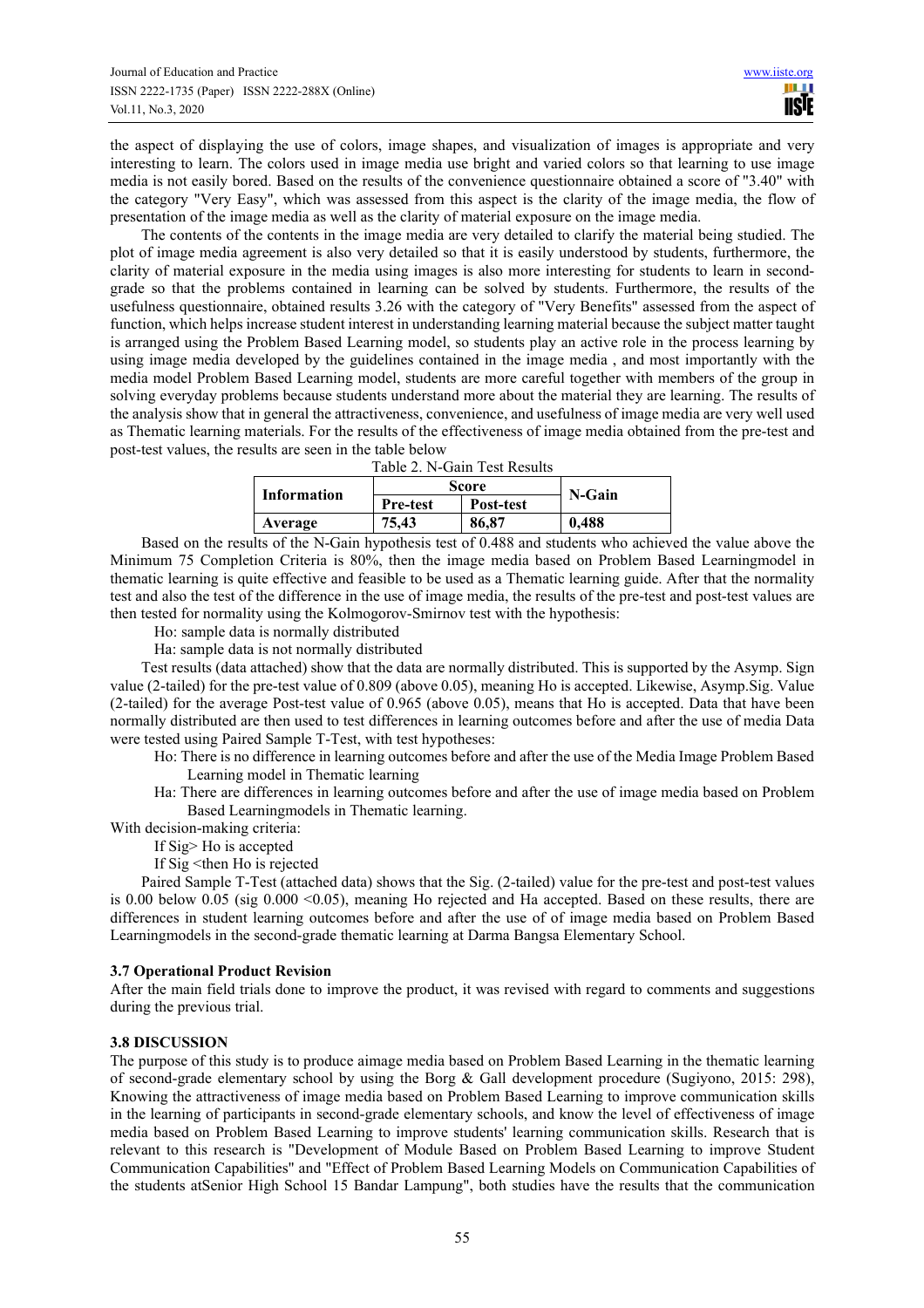skills of students at the class that uses the Problem Based Learning model are better than the control class, and the Problem Based Learning model is very influential on the learning outcomes of the cognitive aspects.

While the research development stage uses ADDIE instructional design (Sugiyono, 2015: 38) with 5 stages, namely: (1) Requirement analysis, which is conducting a needs analysis for the product to be developed. This stage aims to aim at the product to be developed. This stage aims to determine the existence of a situation that should exist with real conditions on the actual field. Besides, the writer also identified appropriate Core Competencies and Basic Competencies, describing Core Competencies and Basic Competencies into indicators in the form of work or operational goals. (2) Designing image media based on Problem Based Learningin second-grade thematic learning, namely the process of designing image media based on Problem Based Learning media based on the appropriate Core Competencies and Basic Competencies. (3) Creating image media based on Problem Based Learningin Thematic learning second-grade, namely analyzing the Core Competencies and Basic Competencies on the curriculum content standards in 2013. After the Core Competencies and Basic Competencies are adjusted then the image media based on Problem Based Learning models are made in the appropriate Thematic learning with user usage. (4) Implementation of the development of the image media based on Problem Based Learningin thematic learning, which is the implementation stage in the field. (5) Product evaluation and dissemination is the stage of evaluating each stage of the implementation and use of the image media based on Problem Based Learningmodel so that students become more interested in learning in thematic learning, easy to understand the concepts presented and can be utilized and effectively used as a learning medium that invites students to together to think more actively and critically when using it. The next stage, after the initial product image model Problem

Based Learning model, is made then a product validation test is performed. After getting suggestions for improvement, a revision was made and a product that was worth using was obtained. In the next stage to find out the attractiveness, ease and usefulness, a one-on-one, one-person, small-group trial, and an expanded usage test were conducted. In one-on-one individual tests conducted to identify the extent to which the image media can be used easily by students. Based on the questionnaire, the results of the one-on-one test found that students were able to use imagemedia and obtained an average percentage score of 86.6%. This shows that the image media that have been developed are interesting, easy, and useful to use. Whereas the small group trial is used to find out the attractiveness, ease, and usefulness of image media products. A questionnaire is given after students use the image media used during learning. Based on the results of the attractiveness questionnaire, a score of 3.41 was obtained with the "very interesting" category, which was assessed from the aspect of image media display. For the quality of the ease of learning, image media obtained a score of 3.25 with the category of "easy" assessed from the aspect of image clarity, the flow of presentation of images, and the clarity of the use of images and also the clarity of material exposure.

The quality of usefulness obtained 3.27 with the category "very useful" from the aspect of function helps increase students' interest in understanding learning material easily. Based on the results of the one-on-one test questionnaire and a small group test of attractiveness, convenience, and overall usefulness, it does not need to be revised the image media based on Problem Based Learning model in the thematic learning of second-grade elementary schools, because there is no suggestion for improvement of the image media. Furthermore, the expanded usage test obtained based on the results of the attractiveness questionnaire obtained a score of 3.38 with the category "very interesting", which was assessed from the aspect of the appearance of the image media. In the aspect of the appearance of the image media the use of images, the shape of the image and the colors used are bright so that it makes the image media more interesting and does not make students bored to learn it. Based on the results of the convenience questionnaire, a score of 3.40 was obtained with the category of "very easy" which was assessed in terms of the clarity of the image, the flow of the image presentation, and the clarity of the use of the image and also the clarity of the material exposure.

The flow of presentation in the image media is made very easy so it is easy to understand. Furthermore, the clarity of the image is made by the material so that it is easy for users to understand, instructions in the image media are also very clear so that students are easy to use and learn the images provided. Based on the results of the usefulness questionnaire, a score of 3.26 was obtained with the category of "very useful", which was assessed from the aspect of function, which helped increase students' interest in understanding the subject matter, because the material taught was arranged using the Problem Based Learning model so students played an active role in the process learning by using image media that is developed by the guidelines, and most importantly with the existence of image media based on Problem Based Learning model, students are more careful individually and with group members in solving daily problems because students understand more about the subjects they are learning. Then based on the results of the field test assessment of the effectiveness of 16 students obtained student learning outcomes that reach the value above the Minimum 75 Completion Criteria is 80% with an average cognitive value of 86 and an average N-gain value of 0.487 then the image media based on Problem Based Learningmodel in the thematic learning of second-grade elementary school is quite effective and feasible to use as a learning medium. Learning with the Problem Based Learning model makes students aware metacognitively, namely students must be aware of the information that has been known about the problem being faced, the information needed to solve